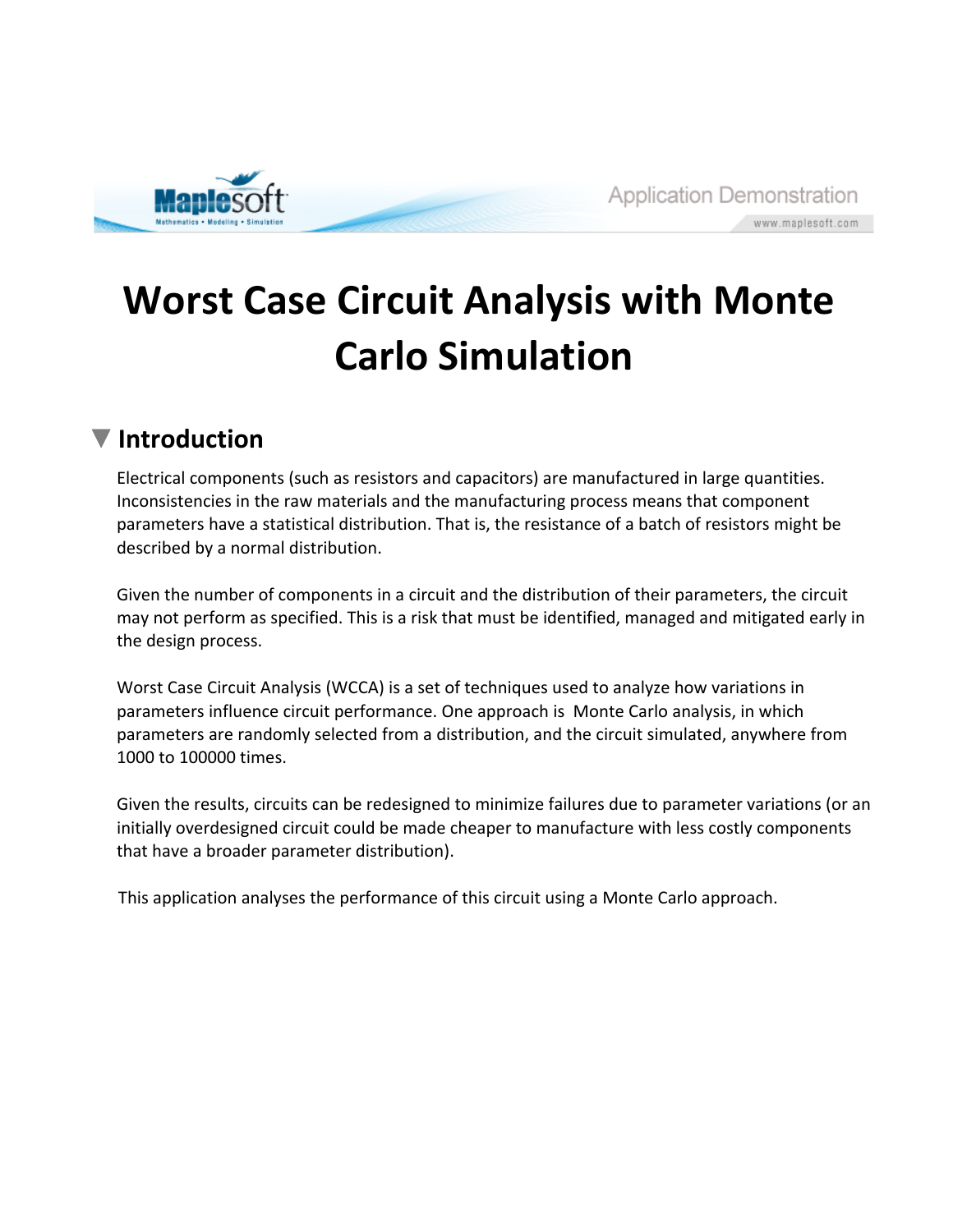

Light hits a photodiode, with an op-amp generating a linearly-proportional voltage from the current from the photodiode. Each parameter in the circuit is described by a normal probability distribution with a mean and variance given in the table below.

| <b>Component</b> | <b>Variance</b><br><b>Mean Value</b> |          | <b>Unit</b> |
|------------------|--------------------------------------|----------|-------------|
| R1               | 900                                  | 180      | Ω           |
| R <sub>2</sub>   | 67500                                | 1350     | $\Omega$    |
| R <sub>3</sub>   | 2050000                              | 20500    | Ω           |
| R4               | 89200                                | 1338     | Ω           |
| R <sub>5</sub>   | 90000                                | 1350     | $\Omega$    |
| R6               | 87000                                | 435      | Ω           |
| R7               | 1.02                                 | 0.0714   | Ω           |
| <b>Vcc</b>       | 3                                    | 0.03     | ٧           |
| P                | $4.8 \times 10^{-4}$                 | 0.000024 | W           |

## **Calculations**

```
> 
restart:
> 
Vout := proc(R1, R2, R3, R4, R5, R6, R, Vcc, P)
 with(Statistics):
 with(plottools):
 with(plots):
     return (R * P * R1 * (1 / (1 / R4 + 1 / R3)) / ( R1 + R2 + 1 
 / (1 / R4 + 1 / R3)) + Vcc / R3 * 1 / (1 / R4 + 1 / R3 + 1 / (R2
 + R1))) * (R5 + R6) / R5;
 end proc:
```
Generate 1000 random samples for each parameter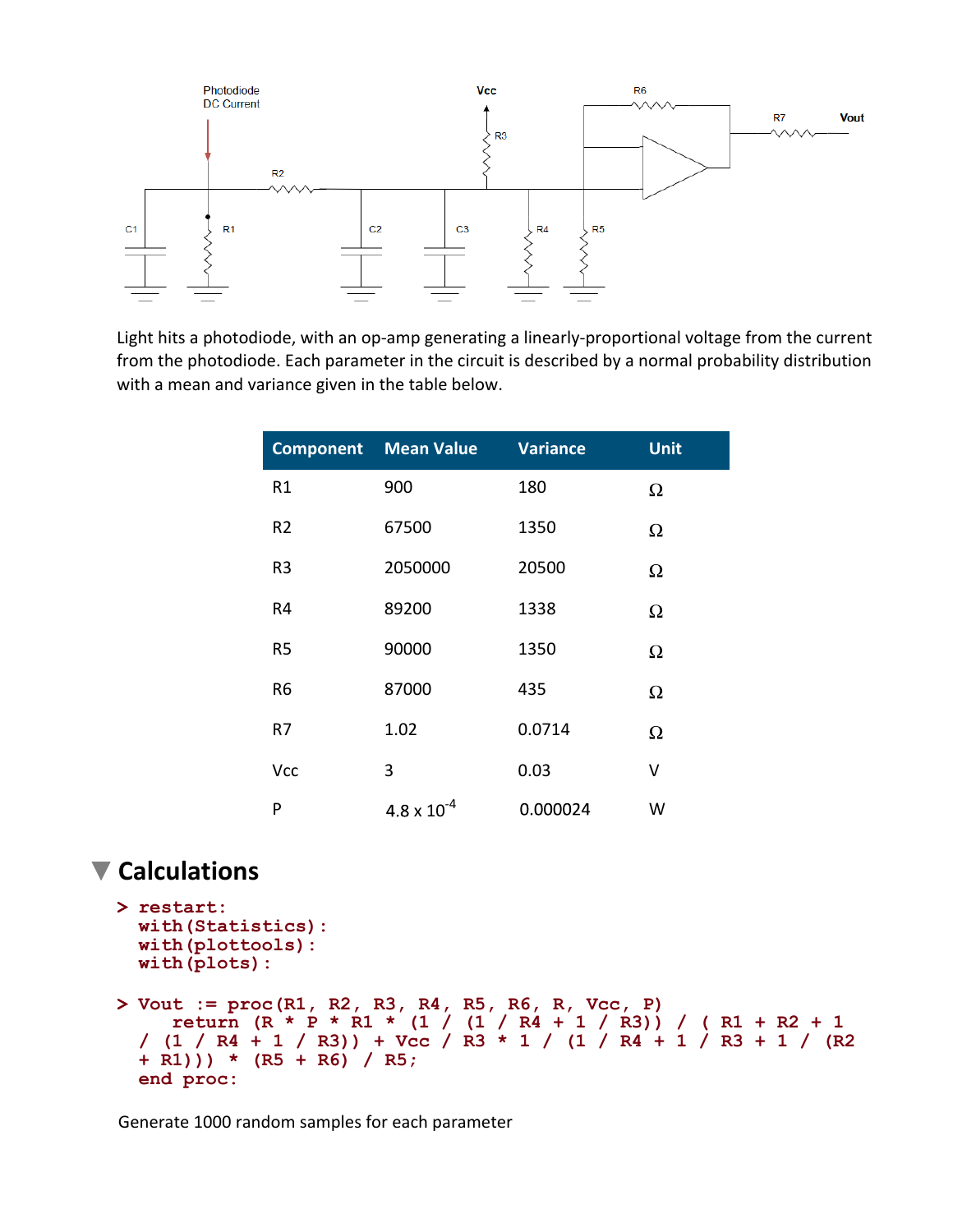| > R1           | $:=$ Sample (Normal (9000,        | $180)$ ,     | $1000$ ): |
|----------------|-----------------------------------|--------------|-----------|
| R <sub>2</sub> | $:=$ Sample (Normal (67500,       | $1350$ ,     | $1000$ ): |
| R <sub>3</sub> | $:=$ Sample (Normal (2050000,     | $20500$ ,    | $1000$ ): |
| R <sub>4</sub> | $:=$ Sample (Normal (89200,       | 1338),       | $1000$ ): |
| R5             | $:=$ Sample (Normal (90000,       | $1350$ ,     | $1000$ ): |
| R6             | $:=$ Sample (Normal (87000,       | 435),        | $1000$ ): |
| $\mathbf R$    | $:=$ Sample (Normal $(1.02)$ ,    | $0.0714$ ,   | $1000$ ): |
| Vcc            | $:=$ Sample (Normal $(3,$         | $0.03)$ ,    | $1000$ ): |
| $\mathbf{P}$   | $:=$ Sample (Normal $(0.00048)$ , | $0.000024$ , | $1000$ :  |
|                |                                   |              |           |

v is a vector that contains Vout for each run of the Monte Carlo simulation

**> v := Vout~(R1, R2, R3, R4, R5, R6, R, Vcc, P)**  $v := [4.70757136754652, 5.04169978060156, 4.29945276522189, 4.04106635693425,$ **(2.1)** 5.07237399332086, 5.12665668197897, 4.49572458117545, 4.46235550016348, 4.18091354107599, 4.63683665943569, 5.01166567852514, 4.69106696820664, 4.67024512875014, 4.00490319323811, 4.81030531105047, 4.34145805043157, 4.48653364794331, 5.18139990974166, 4.84968575511678, 5.38650793236049, 4.72225414365793, 4.17414093620148, 4.36620999714376, 4.40310553123495, 4.61071218585563, 4.41758529968276, 4.86754291363466, 5.08907449647755, 4.62000175985595, 4.20501262384144, 4.68895286444307, 5.44583993704561, 4.67328719978007, 5.33311250728345, 4.48836936693673, 3.83287396850750, 4.60464220211853, 4.56407624378083, 4.30818566870511, 3.76266004702259, 4.85538869054042, 4.56859553040621, 4.62656115896785, 4.02475111321728, 4.95869915539946, 4.44784717482648, 4.43866322592115, 5.73078305155543, 4.67982168279172, 4.62383474672793, 5.01656083157381, 5.10135957043441, 4.64564669440393, 4.72158744140885, 4.65923125836712, 4.85433729208476, 4.84045714212141, 4.71052691069032, 5.20653761992328, 4.66376350117680, 4.74056941087772, 4.74613886077936, 4.53727642494872, 4.74166243187386, 4.74854524328914, 4.77038936514896, 4.64900556395877, 4.46993068961872, 4.26757321991738, 4.09996244785666, 4.85540043505398, 4.20525554450941, 4.12672961050896, 4.82559363992962, 4.61887841313731, 4.06976149082660, 4.41455133715270, 4.56409317585005, 5.30423250592347, 4.56959382325416, 4.32186601822580, 5.21391271994067, 4.97225234491135, 4.94945446889095, 4.40363757463315, 4.07337539928911, 4.49816968018508, 4.85653970762846, 4.39996507337152, 4.65078636481225, 5.27807569892357, 4.56969068682801, 4.63858672572383, 5.14076437678530, 4.51957128757126, 5.45373352879232, 5.21938964490708, 4.11639432734211, 4.48106126072140, 4.36609337693519,..., ... 900 row vector entries not shown]

Mean and standard deviation of results

**> := Mean(v); sigma := StandardDeviation(v)**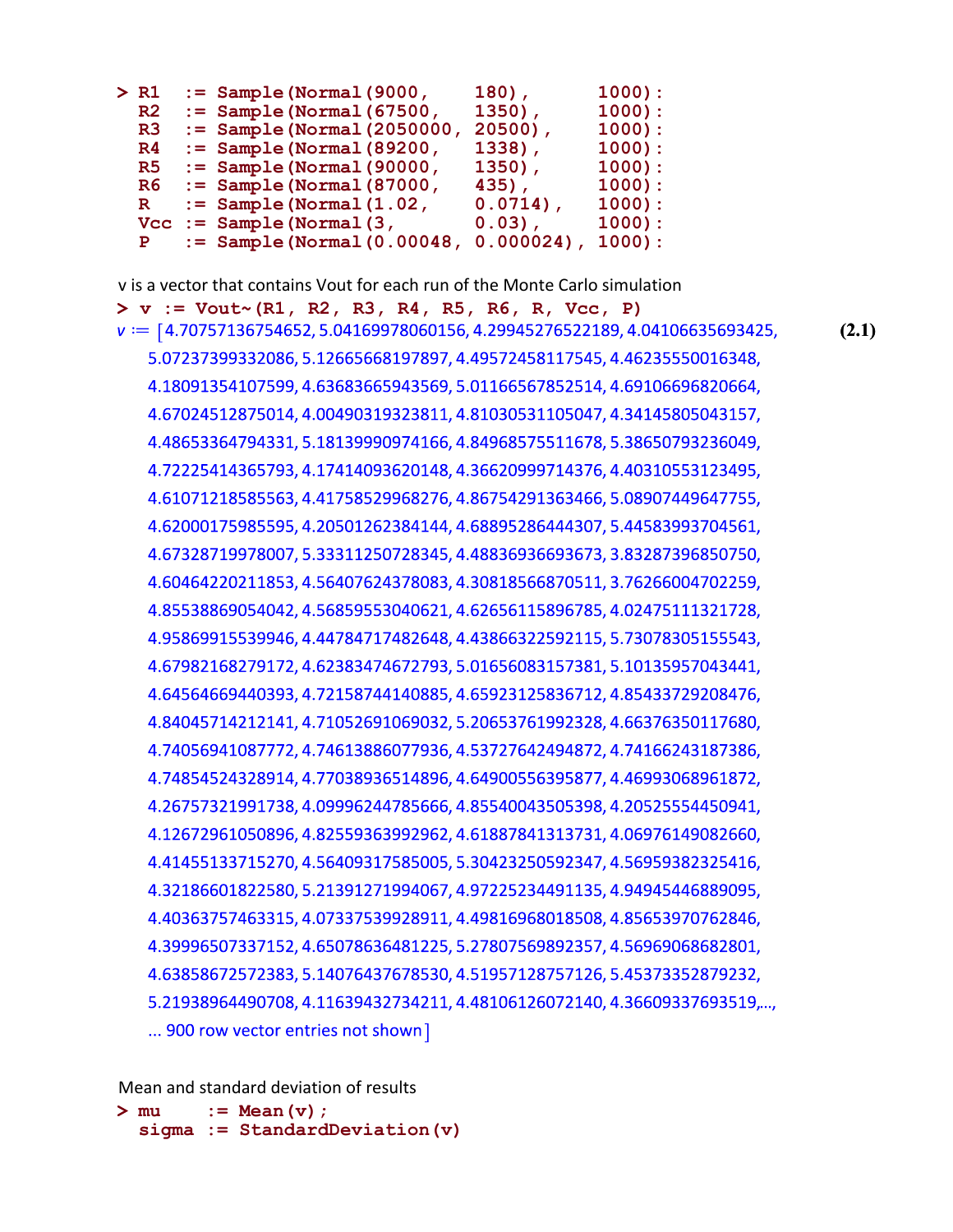$\mu$  = 4.67742307156047  $\sigma = 0.392665397536949$ **(2.2)**

Plot a histogram with 20 limits (95.44% of the observations lie between 2 standard deviations of the mean,)

```
> 
p1 := Histogram(v, labels = ["Voltage (V)","Distribution"], 
 labeldirections = [horizontal, vertical], labelfont = [Arial], 
 size = [800, 500], title = "Worst Case Circuit Analysis using 
 Monte Carlo Simulation", titlefont = [Arial, 16], axesfont = 
 [Arial]):
 p2 := DensityPlot(Normal(mu, sigma), range = min(v)..max(v), 
 color = black, thickness = 4):
 p3 := line([mu - 2*sigma, 0],[mu - 2*sigma, 1], color = 
 "DarkRed", thickness = 4), plottools:-line([mu + 2*sigma, 0], 
 [mu + 2*sigma, 1], color = "DarkRed",thickness = 4):
 display(p1, p2, p3);
```